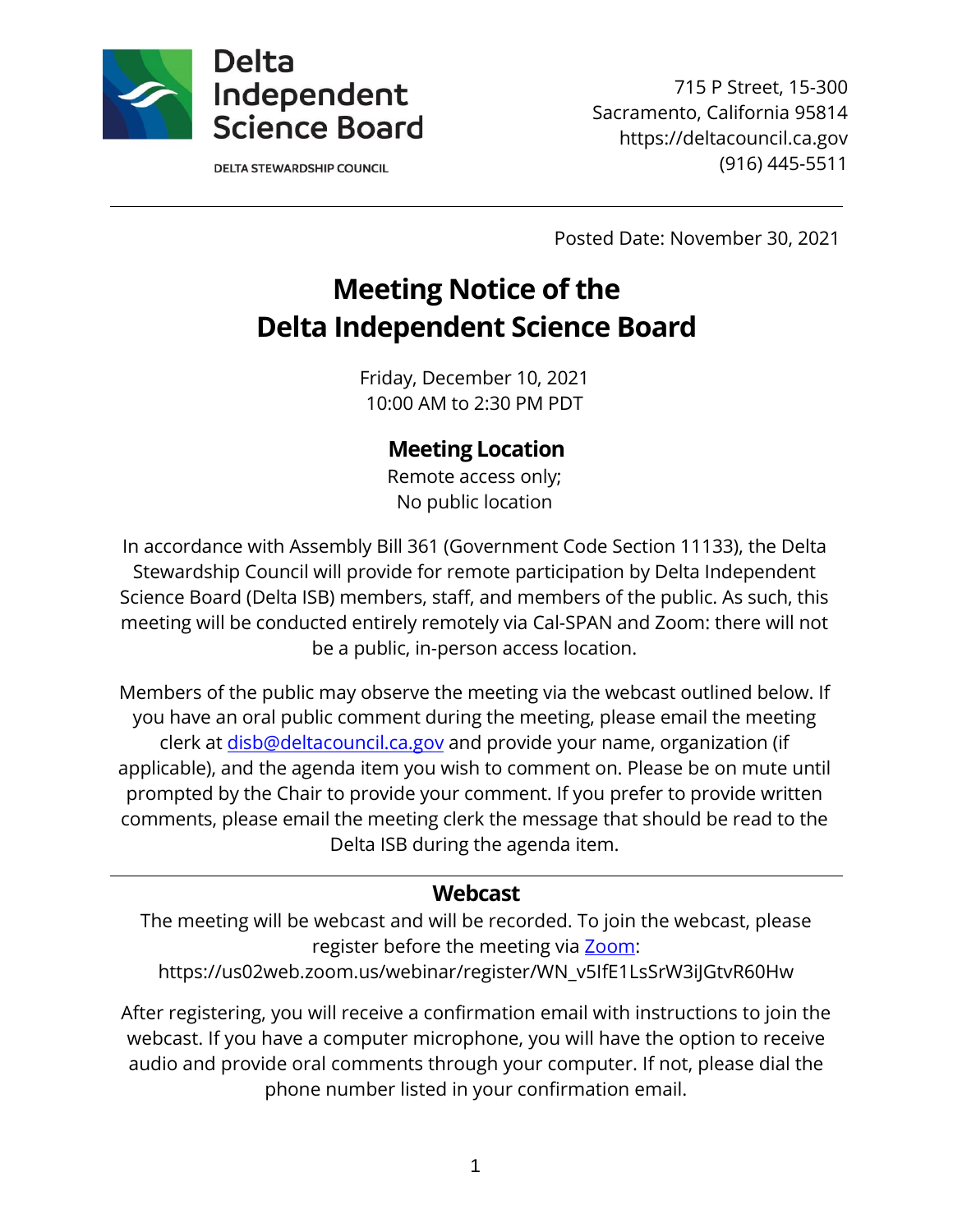Note: Accessing the Zoom webcast requires you to enter your name and email, which may be disclosed as public information. The signal for the live feed may be intermittent due to the internet infrastructure at your location.

# **Other Remote Options**

If you need a phone only option, please call the meeting clerk at 916-902-6571 by 7:30 AM on Friday, December 10.

If you prefer a view-only option that does not require registration, the meeting will also be webcast on [Cal-SPAN:](https://cal-span.org/static/index.php) https://cal-span.org/static/index.php. With this option, you will not be able to provide oral comments.

# **Meeting Materials**

Materials referenced in this notice are available on the [events web page](https://deltacouncil.ca.gov/events.html) at https://deltacouncil.ca.gov/events.html. Members of the public are encouraged to visit the events web page to view the meeting materials.

## **Purpose**

The Delta ISB will meet to discuss its current reviews. This will include a discussion on its review of the draft 2022-2026 Science Action Agenda, which was collaboratively developed by and for the Delta science community under the leadership of the Delta Science Program to provide a framework to address persistent, emerging, and forthcoming scientific uncertainties. In addition, the Delta ISB will continue to discuss future reviews, including the topics that emerged as top priorities at its November 2021 virtual planning retreat meeting, such as subsidence reversal, environmental flows, and food webs. Based on the discussion, the Delta ISB may take action on next steps on the 2022-2026 draft Science Action Agenda review, and future reviews.

This section describes the highlights. For more information about the meeting, refer to the agenda below.

# **Agenda**

The agenda items listed below may be considered in a different order pursuant to the determination of the Delta ISB chair. Times listed on the agenda are approximate only. At the discretion of the Delta ISB, all items appearing on this agenda, whether expressly listed for action, may be deliberated upon and may be subject to action.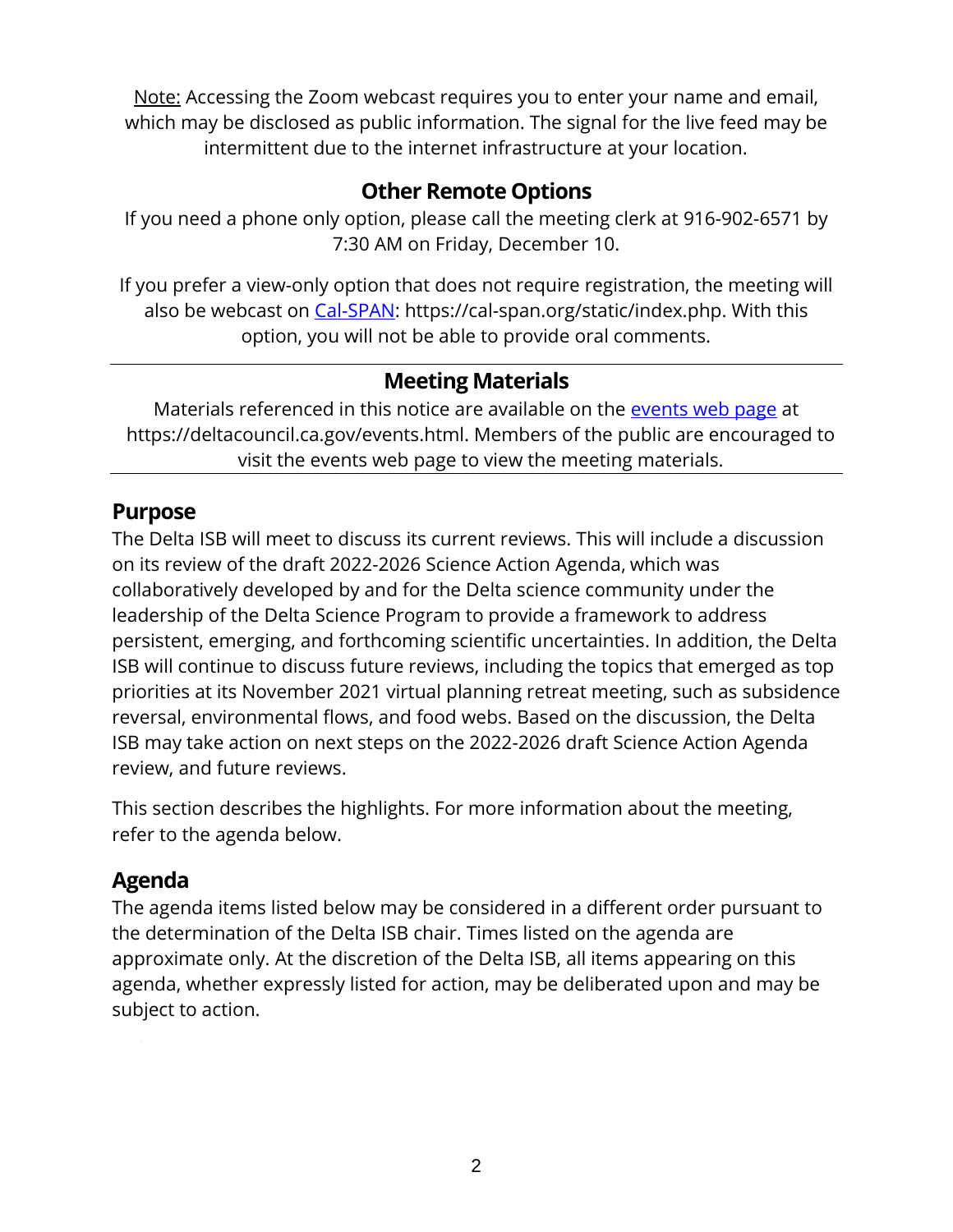#### ~ 10:00 AM: Meeting Starts

- 1. Welcome and Declarations
- 2. Delta ISB Chair Report and Business Matters
- 3. Delta Stewardship Council Report and Executive Officer Report
- 4. Delta Lead Scientist Report
- 5. Updates and Discussion on Current Reviews
	- a) Monitoring Enterprise Review

The Delta ISB is completing a review on whether the information collected from monitoring meets the needs of the management agencies and whether coordination could be improved to support the implementation of adaptive management. The Delta ISB will discuss the status of revising the draft report, [Review of the Monitoring Enterprise in the Sacramento-](https://deltacouncil.ca.gov/pdf/isb/meeting-materials/2021-10-12-draft-isb-mer-report.pdf)[San Joaquin Delta,](https://deltacouncil.ca.gov/pdf/isb/meeting-materials/2021-10-12-draft-isb-mer-report.pdf) to address public comments received on the review. For more information on the scope of the review, please refer to the [monitoring enterprise review prospectus.](http://deltacouncil.ca.gov/pdf/isb/products/2017-04-06-isb-mer-prospectus.pdf)

b) Water Supply Reliability Review

The Delta ISB is completing a review on the scientific efforts and methods by various programs to estimate and evaluate water supply reliability. The Delta ISB will discuss the status of revising the draft report, Review of [Water Supply Reliability Estimation Related to the Sacramento-San](https://deltacouncil.ca.gov/pdf/isb/meeting-materials/2021-09-01-isb-draft-water-supply-review.pdf)  [Joaquin Delta,](https://deltacouncil.ca.gov/pdf/isb/meeting-materials/2021-09-01-isb-draft-water-supply-review.pdf) to address public comments received on the review. For more information on the scope of the review, please refer to the Delta ISB's [water supply reliability review prospectus.](http://deltacouncil.ca.gov/pdf/isb/products/2018-04-03-isb-water-supply-prospectus.pdf)

6. Discussion and Potential Action: Future Reviews (Action Item)

The Delta ISB will continue to discuss future reviews, including the topics that emerged as top priorities at its November 15 and 16, 2021 virtual planning retreat meeting, such as subsidence reversal, environmental flows, and food webs. Based on the discussion, the Delta ISB may take action on next steps for future reviews.